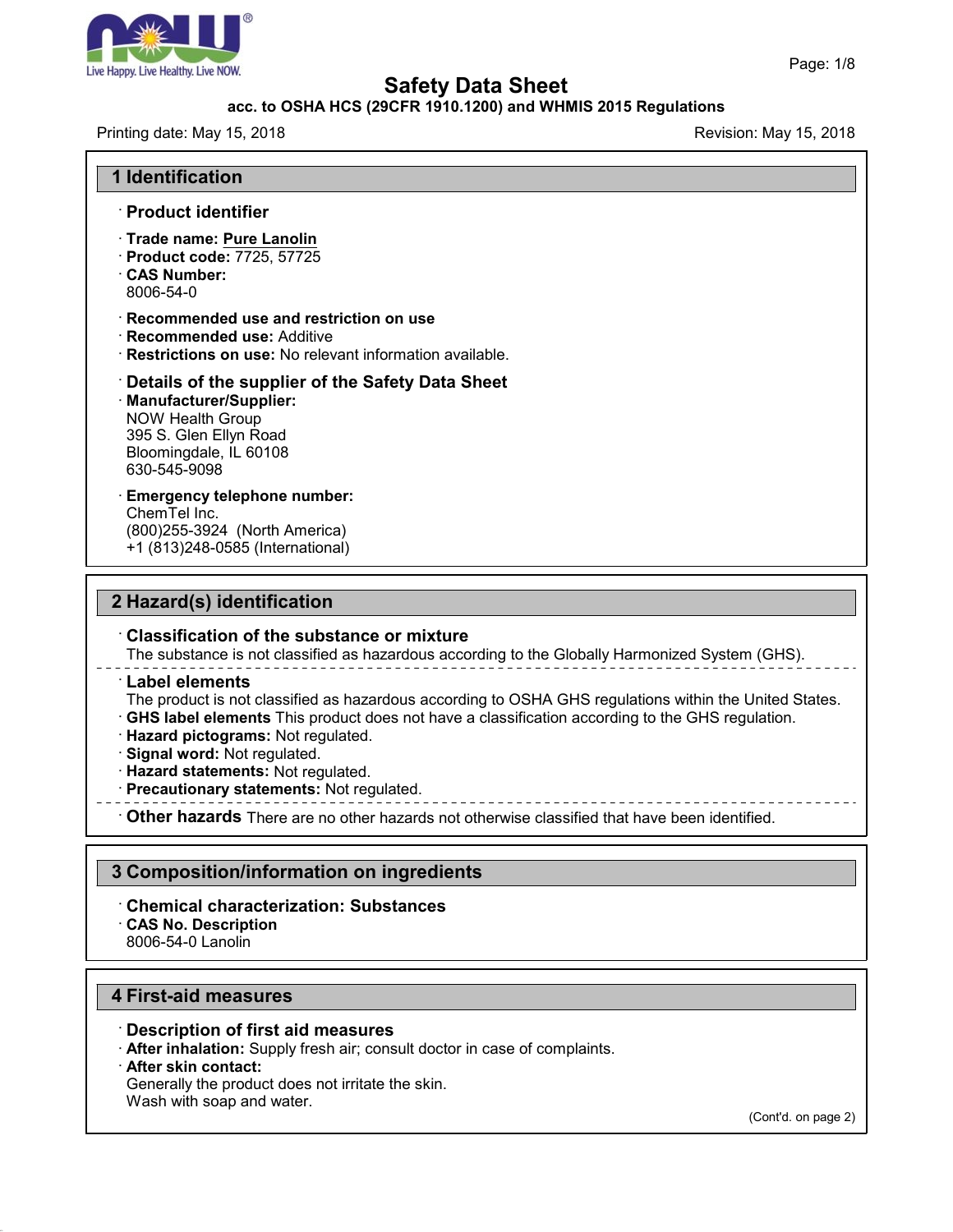

### **acc. to OSHA HCS (29CFR 1910.1200) and WHMIS 2015 Regulations**

#### Printing date: May 15, 2018 **Printing date: May 15, 2018** Revision: May 15, 2018

#### **Trade name: Pure Lanolin**

(Cont'd. of page 1)

If skin irritation is experienced, consult a doctor.

#### · **After eye contact:**

Remove contact lenses if worn.

Rinse opened eye for several minutes under running water. If symptoms persist, consult a doctor.

#### · **After swallowing:**

Product is indiciated for oral usage. In cases of overingestions or pediatric ingestions, DO NOT INDUCE VOMITING. Contact a physician or hospital.

· **Most important symptoms and effects, both acute and delayed:**

Gastric or intestinal disorders when ingested.

· **Indication of any immediate medical attention and special treatment needed:**

If medical advice is needed, have product container or label at hand.

### **5 Fire-fighting measures**

· **Extinguishing media**

· **Suitable extinguishing agents:**

Foam

Carbon dioxide

Gaseous extinguishing agents

Fire-extinguishing powder

Water fog / haze

· **For safety reasons unsuitable extinguishing agents:**

Water spray

Water stream.

· **Special hazards arising from the substance or mixture** No relevant information available.

· **Advice for firefighters**

· **Protective equipment:**

Wear self-contained respiratory protective device.

Wear fully protective suit.

### **6 Accidental release measures**

# · **Personal precautions, protective equipment and emergency procedures**

Ensure adequate ventilation.

Particular danger of slipping on leaked/spilled product.

Use personal protective equipment as required.

#### · **Environmental precautions**

Do not allow undiluted product or large quantities of it to reach ground water, water course or sewage system.

### · **Methods and material for containment and cleaning up**

Wipe up small spills with paper towel and discard.

For larger spills, add sawdust, chalk or other inert binding material, then sweep up and discard.

Dispose of the collected material according to regulations.

### · **Reference to other sections**

47.0

See Section 7 for information on safe handling.

See Section 8 for information on personal protection equipment.

See Section 13 for disposal information.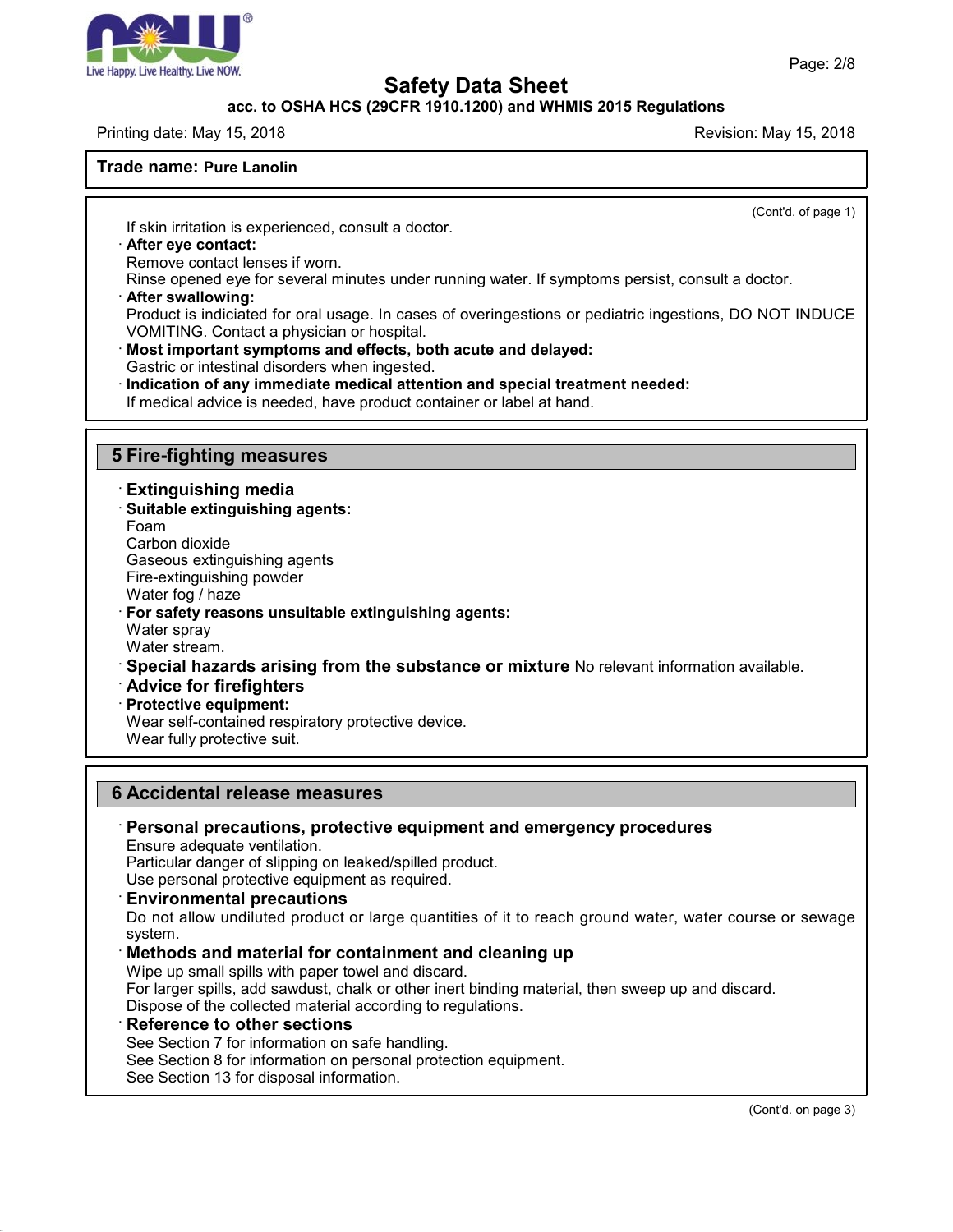

#### **acc. to OSHA HCS (29CFR 1910.1200) and WHMIS 2015 Regulations**

Printing date: May 15, 2018 **Printing date: May 15, 2018** Revision: May 15, 2018

**Trade name: Pure Lanolin**

(Cont'd. of page 2)

# **7 Handling and storage**

#### · **Handling**

- · **Precautions for safe handling:** Keep out of reach of children.
- · **Information about protection against explosions and fires:** No special measures required.
- · **Conditions for safe storage, including any incompatibilities**
- · **Requirements to be met by storerooms and receptacles:**
- Avoid storage near extreme heat.
- Store in cool, dry conditions in well sealed receptacles.
- · **Information about storage in one common storage facility:**
- Store away from oxidizers, strong acids, strong bases.
- · **Specific end use(s)** No relevant information available.

# **8 Exposure controls/personal protection**

#### · **Control parameters**

· **Components with limit values that require monitoring at the workplace:**

The product does not contain any relevant quantities of materials with critical values that have to be monitored at the workplace.

#### · **Exposure controls**

· **General protective and hygienic measures:**

The usual precautionary measures for handling chemicals should be followed. Keep away from foodstuffs, beverages and feed.

- · **Engineering controls:** No relevant information available.
- · **Breathing equipment:** Not required under normal conditions of use.
- · **Protection of hands:**

47.0

Gloves are advised for repeated or prolonged contact.

Wear protective gloves to handle contents of damaged or leaking units.

- · **Eye protection:** Follow relevant national guidelines concerning the use of protective eyewear.
- · **Body protection:** Not required under normal conditions of use.
- · **Limitation and supervision of exposure into the environment** No special requirements.
- · **Risk management measures** No special requirements.

# **9 Physical and chemical properties** · **Information on basic physical and chemical properties** · **Appearance: Form:** Pasty **Color:** Yellow-brown · **Odor:** Light **Odor threshold:** Not determined. · **pH-value:** Not determined.<br>**Netting point/Melting range:** 36.1 °C (97 °F) · **Melting point/Melting range:** 36.1 °C (97 °F)  $\cdot$  Boiling point/Boiling range: (Cont'd. on page 4)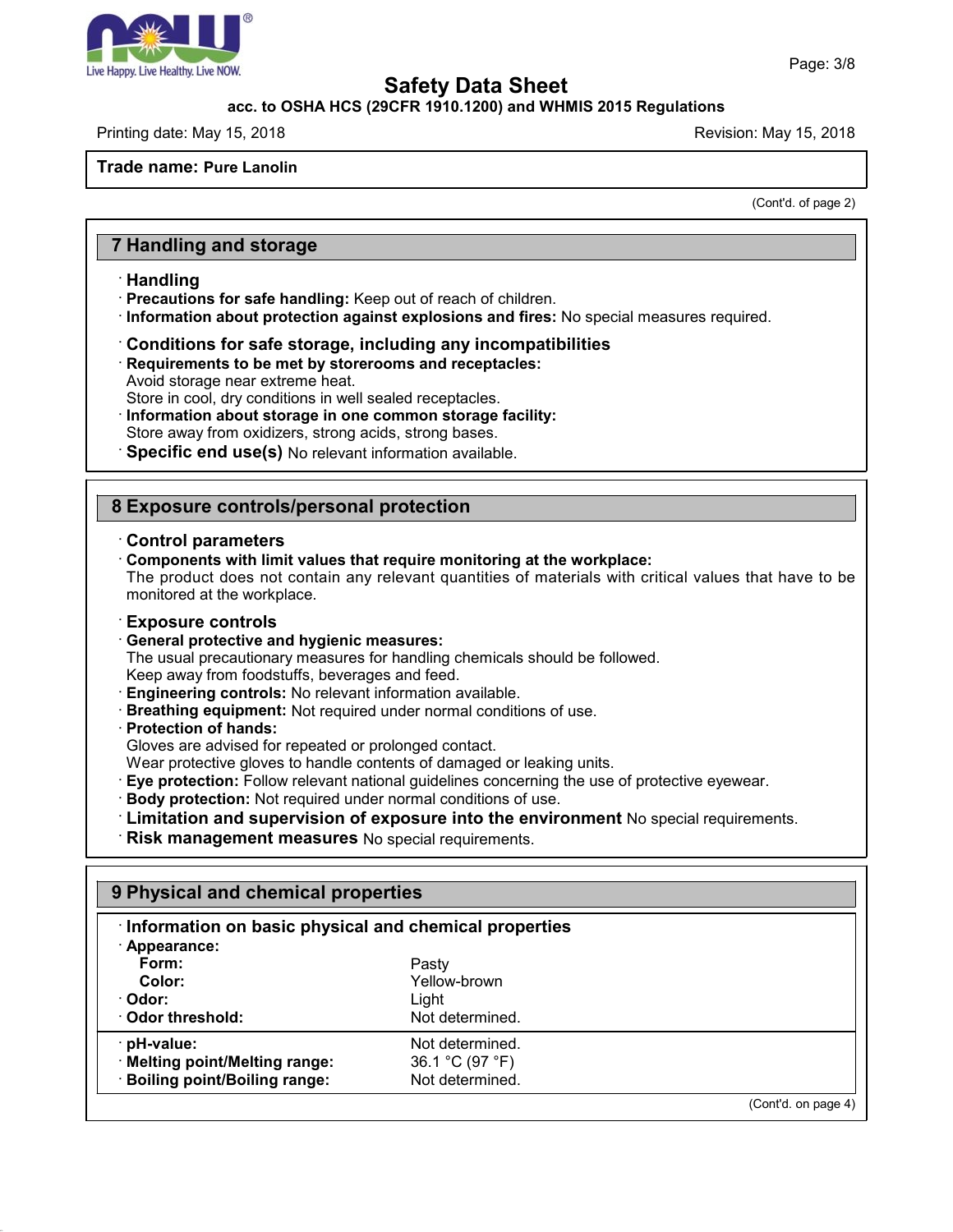

## **acc. to OSHA HCS (29CFR 1910.1200) and WHMIS 2015 Regulations**

Printing date: May 15, 2018 **Printing date: May 15, 2018** Revision: May 15, 2018

#### **Trade name: Pure Lanolin**

|                                                            | (Cont'd. of page 3)                           |
|------------------------------------------------------------|-----------------------------------------------|
| · Flash point:                                             | The product is not flammable.                 |
| · Flammability (solid, gaseous):                           | Not applicable.                               |
| · Auto-ignition temperature:                               | 400 °C (752 °F)                               |
| <b>Decomposition temperature:</b>                          | Not determined.                               |
| Danger of explosion:                                       | Product does not present an explosion hazard. |
| <b>Explosion limits</b>                                    |                                               |
| Lower:                                                     | Not determined.                               |
| Upper:                                                     | Not determined.                               |
| <b>Oxidizing properties:</b>                               | Non-oxidizing.                                |
| $\cdot$ Vapor pressure at 20 °C (68 °F):                   | $<$ 0.1 hPa $(<$ 0.1 mm Hg)                   |
| Density:                                                   |                                               |
| <b>Relative density:</b>                                   | 0.93                                          |
| Vapor density:                                             | Not determined.                               |
| <b>Evaporation rate:</b>                                   | Not determined.                               |
| $\cdot$ Solubility in / Miscibility with                   |                                               |
| Water:                                                     | Fully miscible.                               |
| · Partition coefficient (n-octanol/water): Not determined. |                                               |
| · Viscosity                                                |                                               |
| Dynamic:                                                   | Not determined.                               |
| Kinematic:                                                 | Not determined.                               |
| <b>Other information</b>                                   | No relevant information available.            |

# **10 Stability and reactivity**

· **Reactivity:** No relevant information available.

· **Chemical stability:** Stable under normal temperatures and pressures.

· **Thermal decomposition / conditions to be avoided:**

No decomposition if used and stored according to specifications.

- · **Possibility of hazardous reactions**
- Reacts with strong acids and alkali.

Reacts with strong oxidizing agents.

Toxic fumes may be released if heated above the decomposition point.

- · **Conditions to avoid** Excessive heat.
- · **Incompatible materials** Oxidizers, strong bases, strong acids
- · **Hazardous decomposition products**
- Under fire conditions only:

Carbon monoxide and carbon dioxide

# **11 Toxicological information**

47.0

· **Information on toxicological effects**

(Cont'd. on page 5)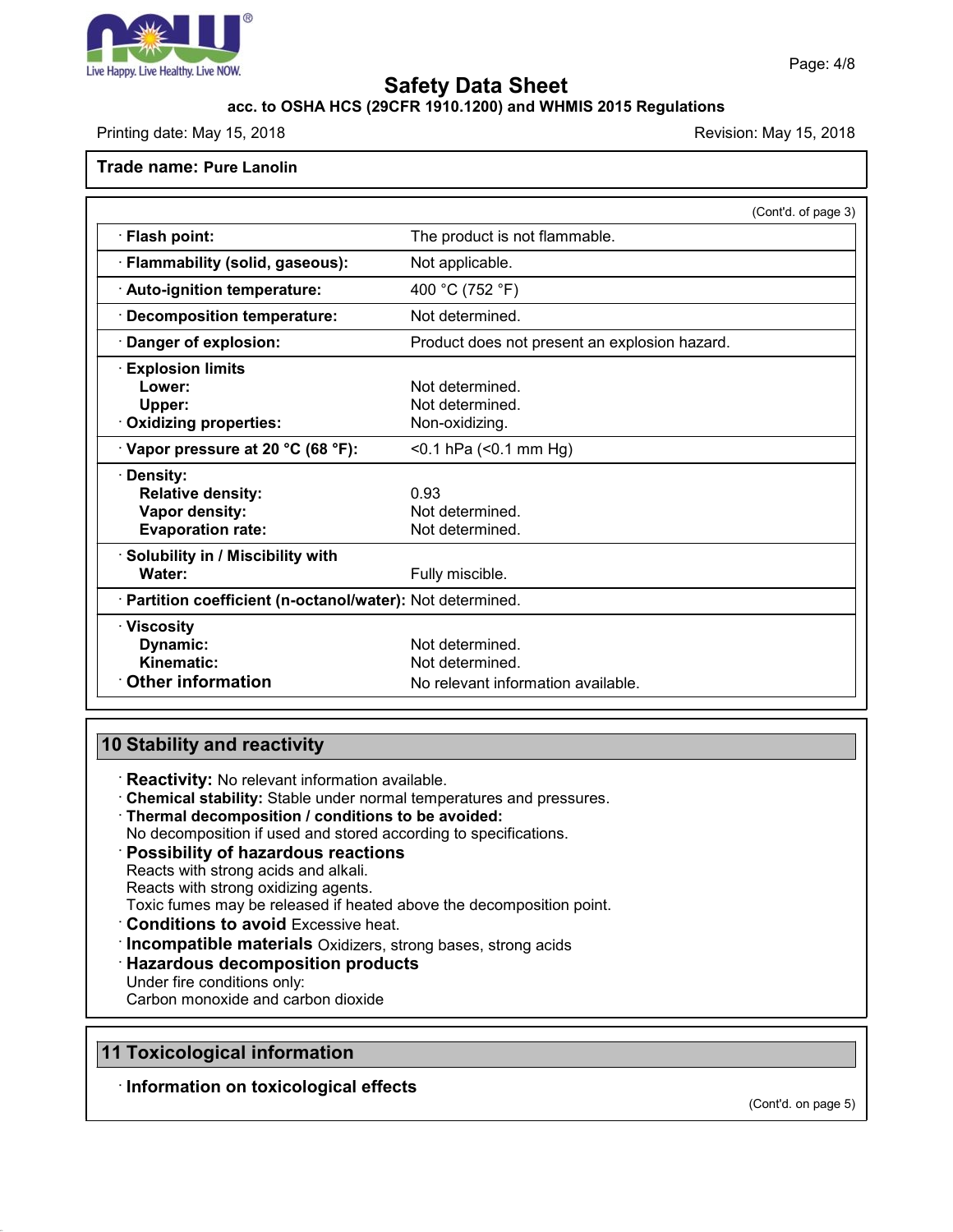

### **acc. to OSHA HCS (29CFR 1910.1200) and WHMIS 2015 Regulations**

Printing date: May 15, 2018 **Printing date: May 15, 2018** Revision: May 15, 2018

**Trade name: Pure Lanolin**

(Cont'd. of page 4) · **Acute toxicity:** Based on available data, the classification criteria are not met. · **LD/LC50 values that are relevant for classification: 8006-54-0 Lanolin** Oral LD50 >5,000 mg/kg (rat) · **Primary irritant effect:** · **On the skin:** Based on available data, the classification criteria are not met. · **On the eye:** Based on available data, the classification criteria are not met. · **Sensitization:** Based on available data, the classification criteria are not met. · **IARC (International Agency for Research on Cancer):** Substance is not listed. · **NTP (National Toxicology Program):** Substance is not listed. · **OSHA-Ca (Occupational Safety & Health Administration):** Substance is not listed. · **Probable route(s) of exposure:** Ingestion. Inhalation. Eye contact. Skin contact. · **Germ cell mutagenicity:** Based on available data, the classification criteria are not met. · **Carcinogenicity:** Based on available data, the classification criteria are not met. · **Reproductive toxicity:** Based on available data, the classification criteria are not met. · **STOT-single exposure:** Based on available data, the classification criteria are not met. · **STOT-repeated exposure:** Based on available data, the classification criteria are not met. · **Aspiration hazard:** Based on available data, the classification criteria are not met. **12 Ecological information**

· **Toxicity**

· **Aquatic toxicity** No relevant information available.

· **Persistence and degradability** No relevant information available.

· **Bioaccumulative potential:** No relevant information available.

· **Mobility in soil:** No relevant information available.

· **Additional ecological information**

· **General notes:**

Do not allow undiluted product or large quantities of it to reach ground water, water course or sewage system.

Due to available data on eliminability/decomposition and bioaccumulation potential, a prolonged damage of the environment is unlikely.

· **Results of PBT and vPvB assessment**

· **PBT:** Not applicable.

· **vPvB:** Not applicable.

47.0

· **Other adverse effects** No relevant information available.

(Cont'd. on page 6)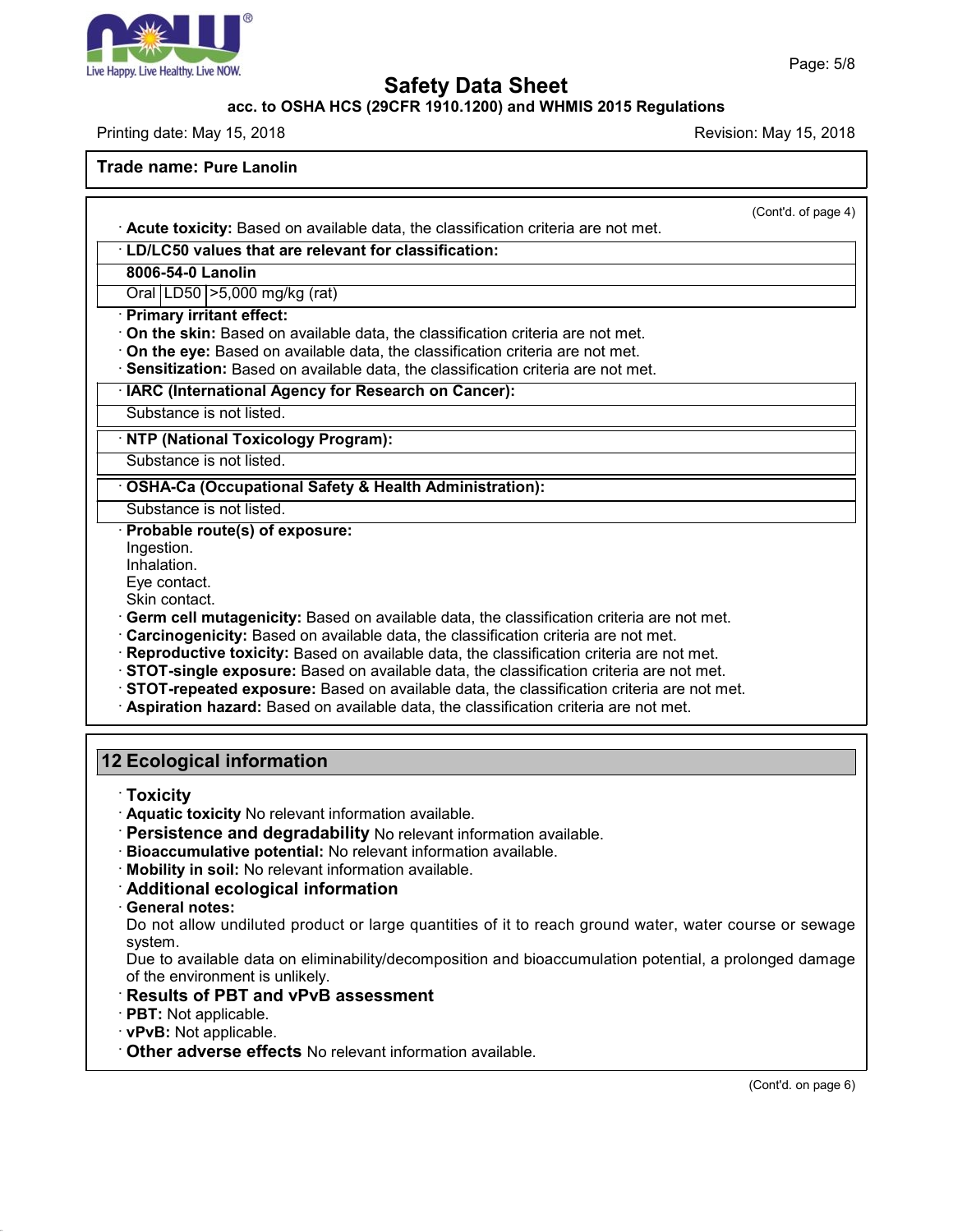

### **acc. to OSHA HCS (29CFR 1910.1200) and WHMIS 2015 Regulations**

Printing date: May 15, 2018 **Printing date: May 15, 2018** Revision: May 15, 2018

**Trade name: Pure Lanolin**

(Cont'd. of page 5)

# **13 Disposal considerations**

#### · **Waste treatment methods**

· **Recommendation:**

Smaller quantities can be disposed of with household waste.

The user of this material has the responsibility to dispose of unused material, residues and containers in compliance with all relevant local, state and federal laws and regulations regarding treatment, storage and disposal for hazardous and nonhazardous wastes.

· **Uncleaned packagings**

· **Recommendation:** Disposal must be made according to official regulations.

· **Recommended cleansing agent:** Water, if necessary with cleansing agents.

| <b>14 Transport information</b>                                                   |                 |
|-----------------------------------------------------------------------------------|-----------------|
| <b>⋅UN-Number</b><br>· DOT, ADR, IMDG, IATA                                       | Not regulated.  |
| <b>UN proper shipping name</b><br>· DOT, ADR, IMDG, IATA                          | Not regulated.  |
| Transport hazard class(es)                                                        |                 |
| · DOT, ADR, IMDG, IATA<br>· Class                                                 | Not regulated.  |
| · Packing group<br>· DOT, ADR, IMDG, IATA                                         | Not regulated.  |
| <b>Environmental hazards</b><br>· Marine pollutant:                               | No.             |
| <b>Special precautions for user</b>                                               | Not applicable. |
| Transport in bulk according to Annex II of<br><b>MARPOL73/78 and the IBC Code</b> | Not applicable. |

# **15 Regulatory information**

47.0

· **Safety, health and environmental regulations/legislation specific for the substance or mixture** · **United States (USA)** · **SARA** · **Section 302 (extremely hazardous substances):** Substance is not listed. · **Section 355 (extremely hazardous substances):** Substance is not listed.

· **Section 313 (Specific toxic chemical listings):**

(Cont'd. on page 7)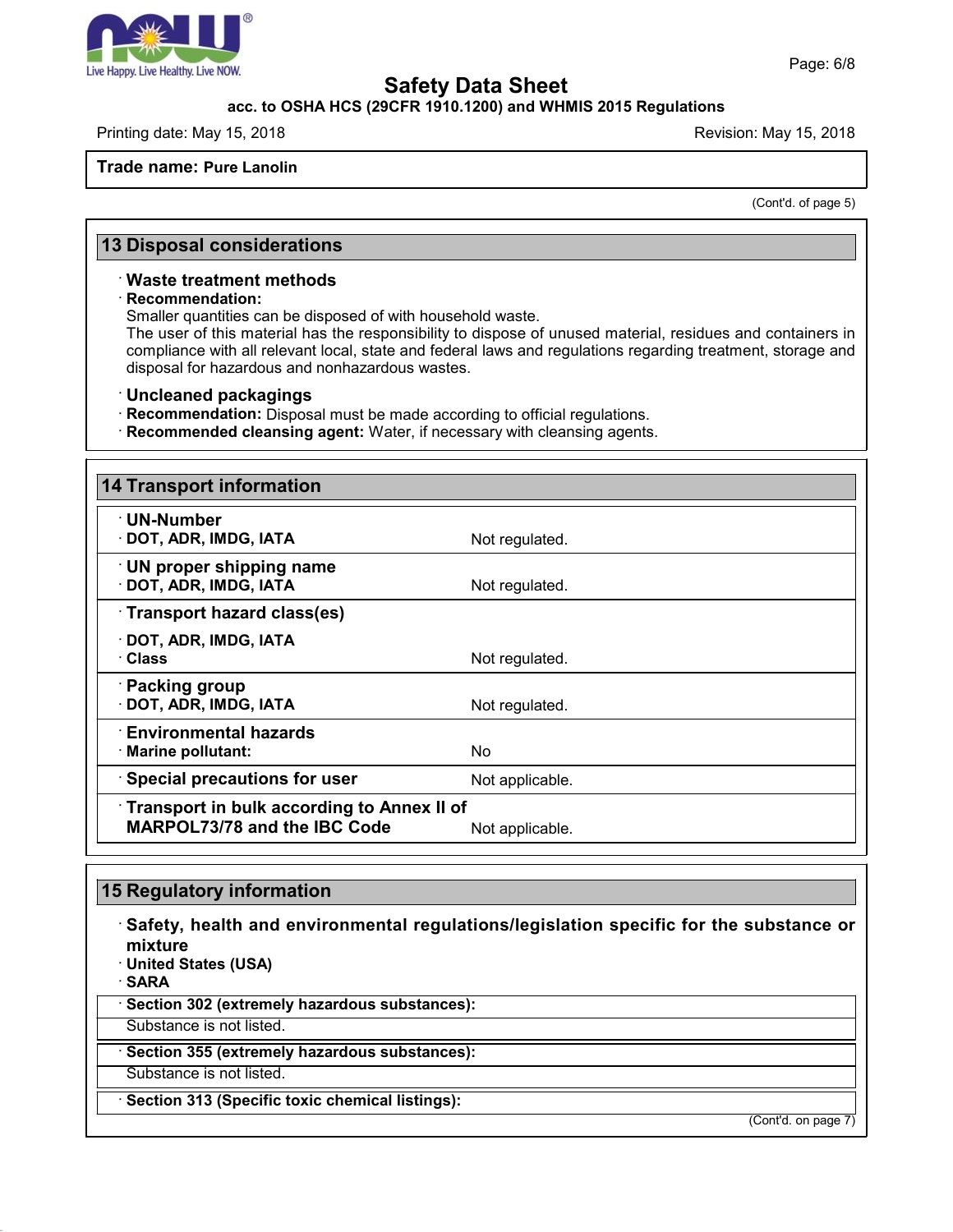

### **acc. to OSHA HCS (29CFR 1910.1200) and WHMIS 2015 Regulations**

Printing date: May 15, 2018 **Printing date: May 15, 2018** Revision: May 15, 2018

**Trade name: Pure Lanolin**

(Cont'd. of page 6)

Substance is not listed.

· **TSCA (Toxic Substances Control Act)**

Substance is listed.

· **Proposition 65 (California)**

· **Chemicals known to cause cancer:**

Substance is not listed.

· **Chemicals known to cause developmental toxicity for females:**

Substance is not listed.

· **Chemicals known to cause developmental toxicity for males:**

Substance is not listed.

· **Chemicals known to cause developmental toxicity:**

Substance is not listed.

· **EPA (Environmental Protection Agency):**

Substance is not listed.

· **IARC (International Agency for Research on Cancer):**

Substance is not listed.

· **Canadian Domestic Substances List (DSL):**

Substance is listed.

# **16 Other information**

This information is based on our present knowledge. However, this shall not constitute a guarantee for any specific product features and shall not establish a legally valid contractual relationship.

· **Abbreviations and acronyms:**

ADR: European Agreement concerning the International Carriage of Dangerous Goods by Road

IMDG: International Maritime Code for Dangerous Goods

DOT: US Department of Transportation

IATA: International Air Transport Association

CAS: Chemical Abstracts Service (division of the American Chemical Society)

LC50: Lethal concentration, 50 percent

LD50: Lethal dose, 50 percent

PBT: Persistant, Bio-accumulable, Toxic

vPvB: very Persistent and very Bioaccumulative OSHA: Occupational Safety & Health Administration

#### · **Sources**

47.0

Website, European Chemicals Agency (echa.europa.eu)

Website, US EPA Substance Registry Services (ofmpub.epa.gov/sor internet/registry/substreg/home/ overview/home.do)

Website, Chemical Abstracts Registry, American Chemical Society (www.cas.org)

Patty's Industrial Hygiene, 6th ed., Rose, Vernon, ed. ISBN: 978-0-470-07488-6

Casarett and Doull's Toxicology: The Basic Science of Poisons, 8th Ed., Klaasen, Curtis D.,ed., ISBN: 978-0-07-176923-5.

Safety Data Sheets, Individual Manufacturers

SDS Prepared by: ChemTel Inc. 1305 North Florida Avenue

(Cont'd. on page 8)